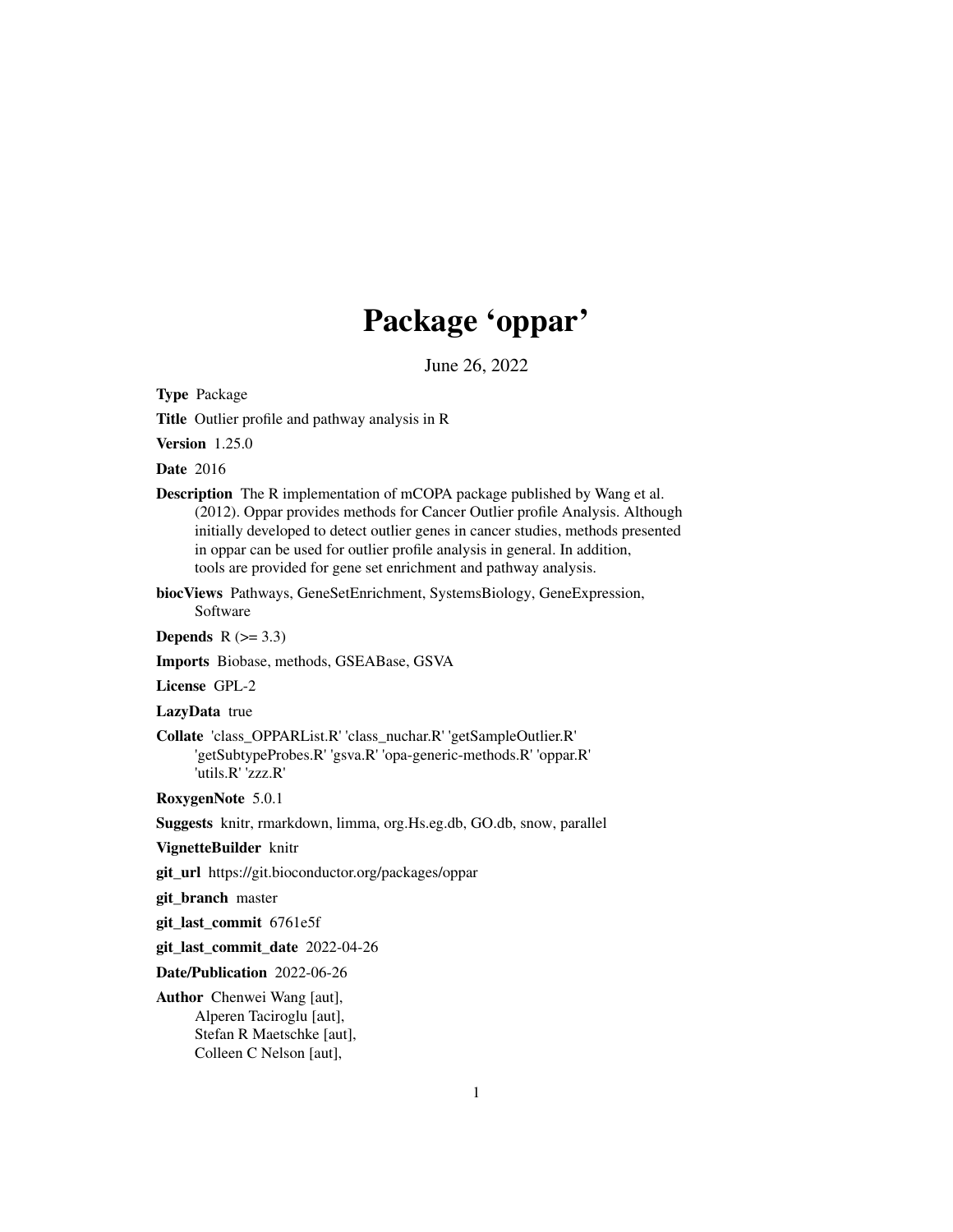<span id="page-1-0"></span> $2$ 

Mark Ragan [aut], Melissa Davis [aut], Soroor Hediyeh zadeh [cre], Momeneh Foroutan [ctr]

Maintainer Soroor Hediyeh zadeh <hediyehzadeh.s@wehi.edu.au>

### R topics documented:

#### **Index** [13](#page-12-0)

bcm *Breast cancer metastases from different anatomical sites*

#### Description

An ExpressionSet object containing trimmed GSE46141 data. The object contains gene expression measurements on local breast tumours and liver, lymph node, skin local- regional etc metastatic tumours. Contains 9503 features and 80 samples (ascite, bone, lung and skin samples were removed).

#### Usage

data(GSE46141)

#### Format

Contains gene expression matrix, phenotype (pData) and feature (fData) data:

ID In  $fData(e)$  – probe IDs

EntrezGeneID In fData(e) – Entrez Ids

GeneSymbol In fData(e) – Gene Symbols

geo\_accession In pData(e) – GEO accession IDs

source\_name\_ch1 In pData(e) – Sample information

#### Value

An ExpressionSet object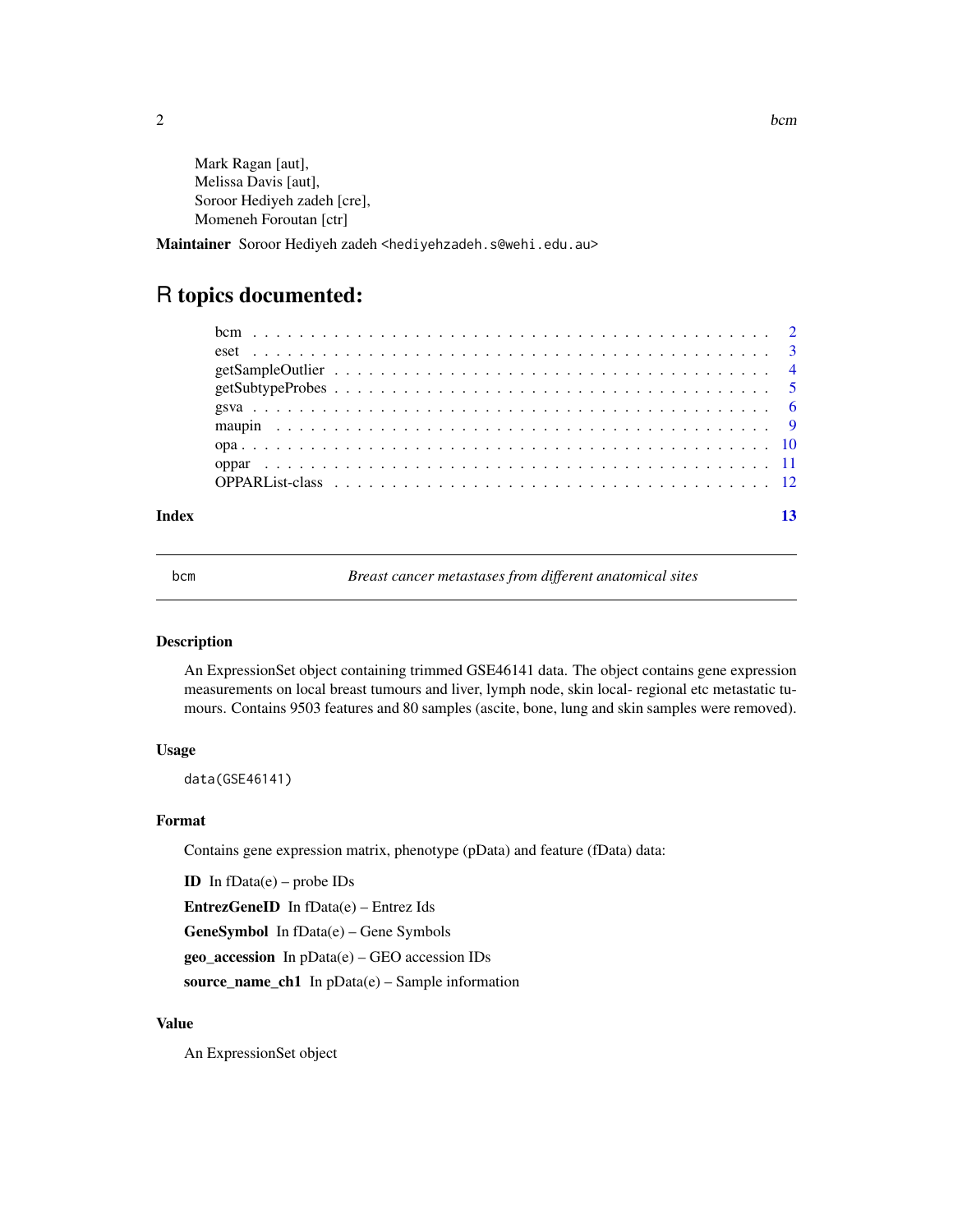#### <span id="page-2-0"></span>eset 3

#### Source

<http://www.ncbi.nlm.nih.gov/geo/query/acc.cgi?acc=GSE46141>

eset *Tomlins et al. Prostate Cancer data (GEO: GSE6099)*

#### Description

An ExpressionSet object containing microarray gene expression measurements on normal tissue and metastatic prostate cancer tumoures, and the corresponsing feature and phynotypic meta data.

#### Usage

data(tomlins)

#### Format

An ExpressionSet object with 10945 features and 86 samples.

title In pData(eset) – Sample names

geo\_accession In pData(eset) –GEO accession numbers

characteristics\_ch1 In pData(eset) – sample description

ID In fData(eset) – probes Ids

Gene.title ...

Gene.symbol In fData(eset) – Gene Symbol

Gene.ID In fData(eset) – Entrez Gene IDs

#### Value

An ExpressionSet object

#### Source

<http://www.ncbi.nlm.nih.gov/geo/query/acc.cgi?acc=GSE6099>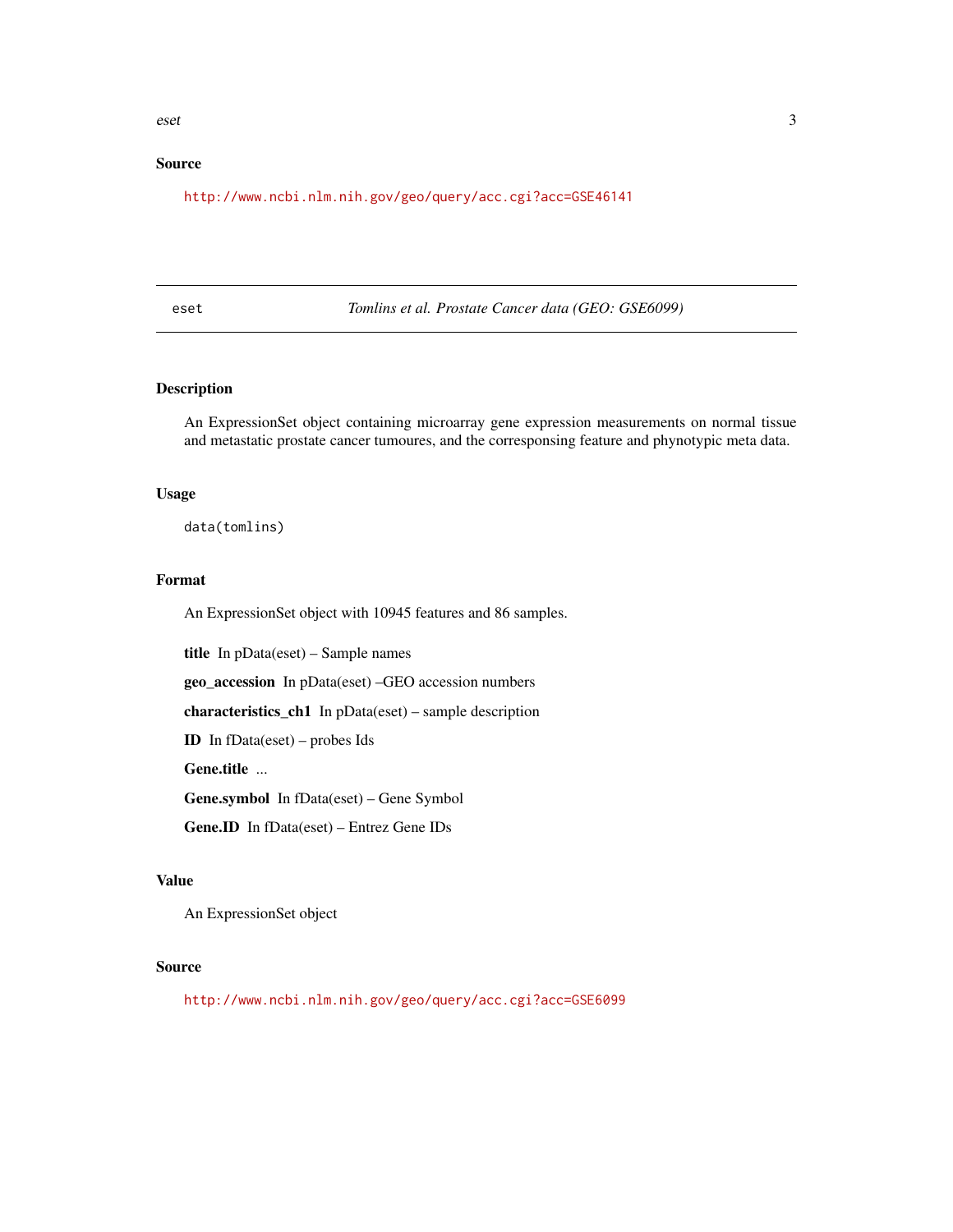<span id="page-3-0"></span>

#### Description

Returns a list of outlier genes for each given sample

#### Usage

```
getSampleOutlier(profileMatrix, sample.name)
## S4 method for signature 'matrix, nuchar'
getSampleOutlier(profileMatrix, sample.name)
## S4 method for signature 'OPPARList,nuchar'
```

```
getSampleOutlier(profileMatrix, sample.name)
```
#### Arguments

|             | profile Matrix A matrix of 0, -1 and 1 representing outlier genes in samples. Also an object of<br>type OPPARList. |
|-------------|--------------------------------------------------------------------------------------------------------------------|
| sample.name | A character vector containing one or more sample names, or a numeric vector<br>containing sample indices.          |

#### Value

A list of lists. For each given sample, the fuction return up-regulated and down-regulated outlier genes.

#### Methods (by class)

- profileMatrix = matrix,sample.name = nuchar: A method for getSampleOutlier
- profileMatrix = OPPARList,sample.name = nuchar: A method for getSampleOutlier

#### Examples

```
data(GSE46141)
library(Biobase)
group <- sapply(pData(bcm)$source_name_ch1, function(x){ ifelse(x == "breast",0,1)})
group <- factor(group)
bcm.opa <- opa(bcm,group=group)
# Outlier profile for sample "GSM1124929"
getSampleOutlier(bcm.opa, "GSM1124929")
# Also can use sample index, instead of sample name
getSampleOutlier(bcm.opa, 11)
# A vector of sample names/indices are accepted as well
```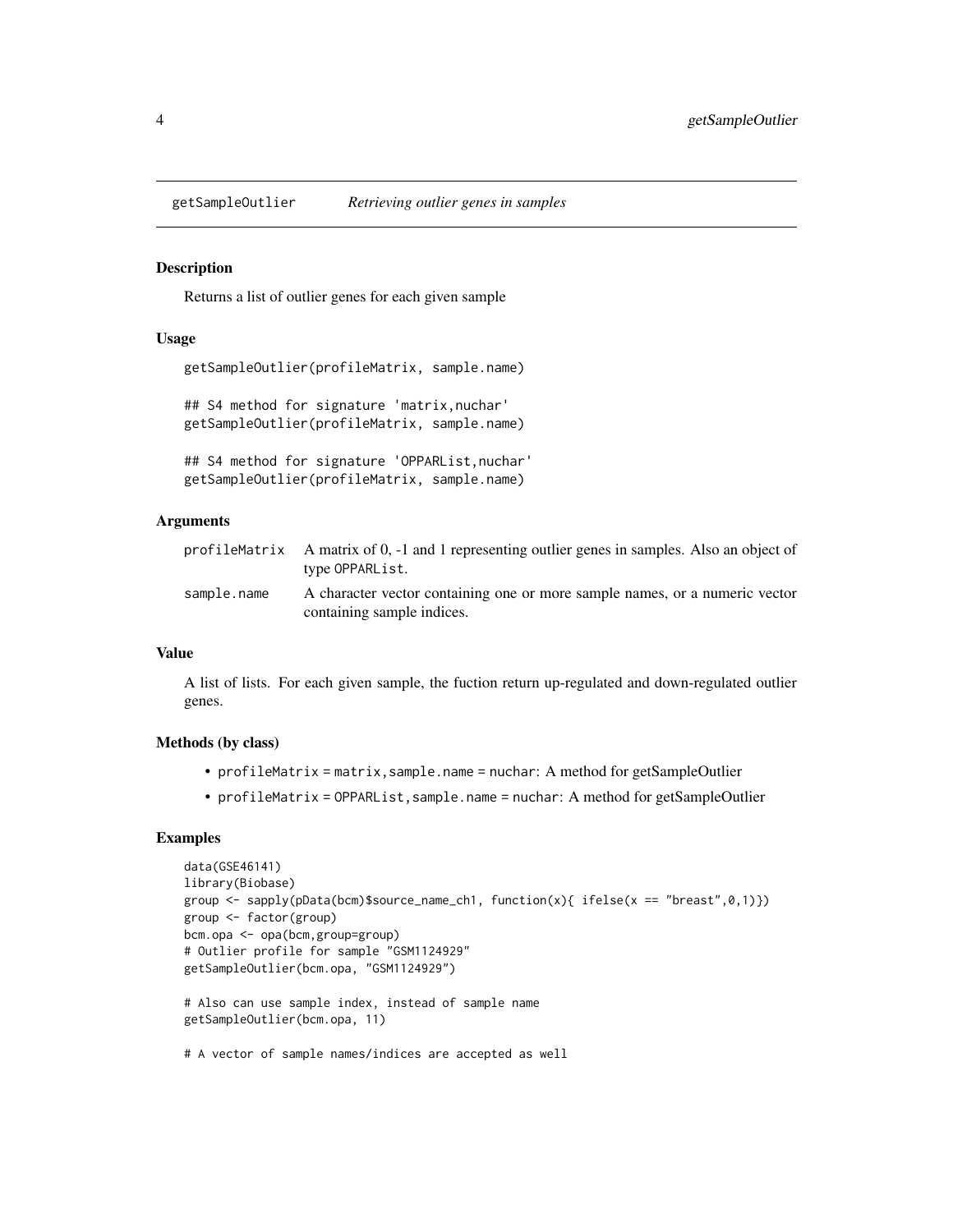```
getSampleOutlier(bcm.opa, c(1,2))
getSampleOutlier(bcm.opa, c("GSM1124929","GSM1124941"))
```
getSubtypeProbes *Retrieving outlier genes from a group of related samples*

#### Description

Returns a list of genes that are outlier in a group of samples, such as samples from the same subtype.

#### Usage

```
getSubtypeProbes(profileMatrix, sample.names)
```
## S4 method for signature 'matrix, nuchar' getSubtypeProbes(profileMatrix, sample.names)

## S4 method for signature 'OPPARList,nuchar' getSubtypeProbes(profileMatrix, sample.names)

#### Arguments

|              | profileMatrix A matrix of 0,1 and -1, representing outlier genes in samples. Also an object of<br>type OPPARList. |
|--------------|-------------------------------------------------------------------------------------------------------------------|
| sample.names | A character vector containing sample names, or a numeric vector containing the<br>indices of the samples.         |

#### Value

A list of lists. The sub-lists are up-regulated outlier genes, and down-regulated outlier genes.

#### Methods (by class)

- profileMatrix = matrix,sample.names = nuchar: A method for getSubtypeProbes with signature profileMatrix =  $matrix$  matrix and sample.names = nuchar
- profileMatrix = OPPARList,sample.names = nuchar: A method for getSubtypeProbes with signature profileMatrix = OPPARList and sample.names = nuchar

#### Examples

```
data(GSE46141)
library(Biobase)
group <- sapply(pData(bcm)$source_name_ch1, function(x){ ifelse(x == "breast",0,1)})
group <- factor(group)
bcm.opa <- opa(bcm,group=group)
# extracting liver samples
index <- which(pData(bcm)$source_name_ch1 == "liver")
samples <- rownames(pData(bcm)[index,])
```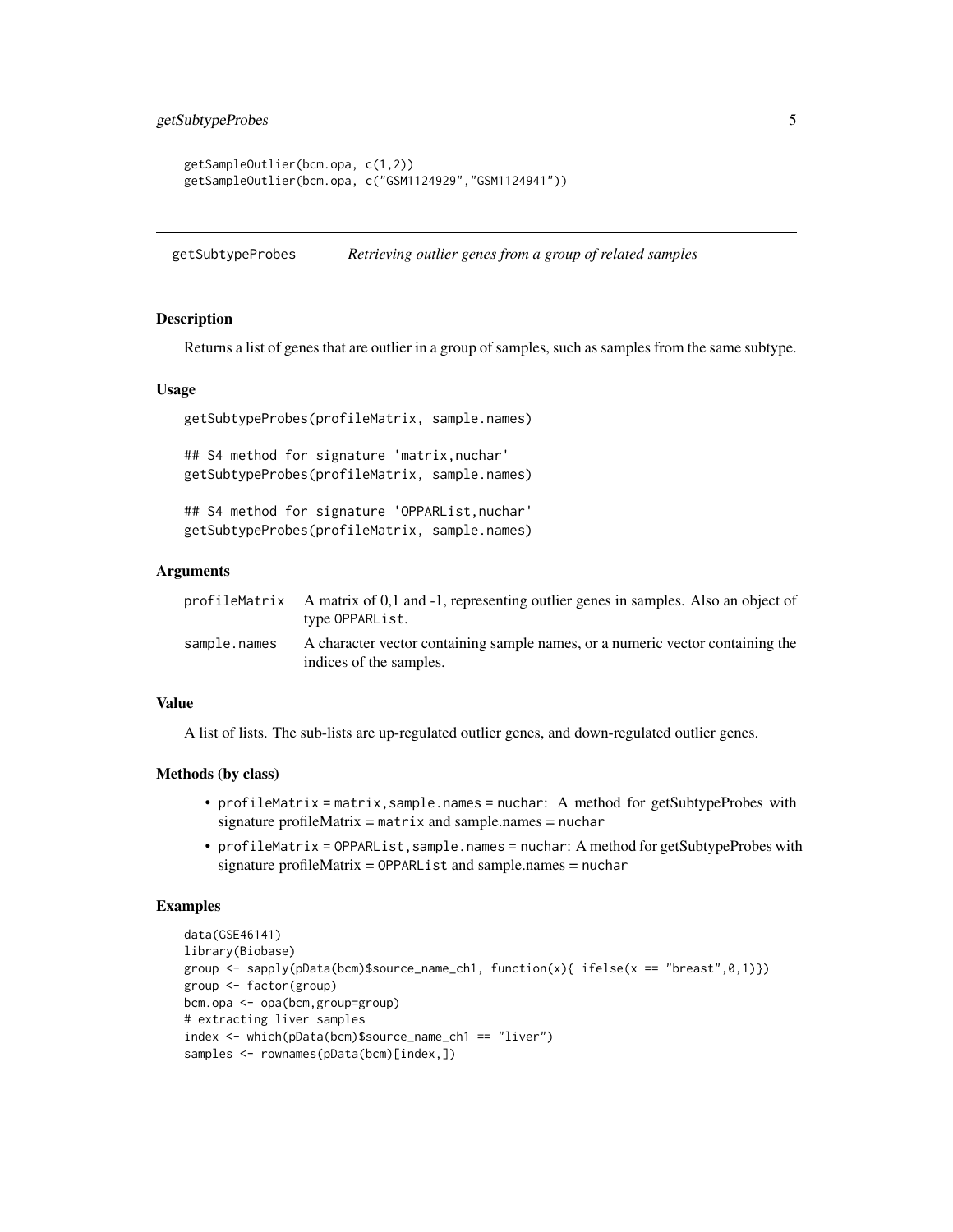```
samples <- match(samples, colnames(bcm.opa$profileMatrix))
samples <- Reduce(c,samples)
# liver subtype outlier profile
liver.subtype.outlier <- getSubtypeProbes(bcm.opa, samples)
```
gsva *gsva*

#### Description

Gene Set Variation Analysis

#### Usage

```
gsva(expr, gset.idx.list, ...)
## S4 method for signature 'ExpressionSet,list'
gsva(expr, gset.idx.list, annotation,
 method = c("gsva", "ssgsea", "zscore", "plage"), rnaseq = FALSE,
  abs.ranking = FALSE, min.sz = 1, max.sz = Inf, no.bootstraps = 0,
 bootstrap.percent = 0.632, parallel.sz = 0, parallel.type = "SOCK",
 mx.diff = TRUE, tau = switch(method, gsva = 1, ssgsea = 0.25, NA),kernel = TRUE, ssgsea.norm = TRUE, verbose = TRUE,
  is.gset.list.up.down = FALSE)
## S4 method for signature 'ExpressionSet, GeneSetCollection'
gsva(expr, gset.idx.list,
  annotation, method = c("gsva", "ssgsea", "zscore", "plage"),
  rnaseq = FALSE, abs.ranking = FALSE, min.sz = 1, max.sz = Inf,
  no.bootstraps = 0, bootstrap.percent = 0.632, parallel.sz = 0,
 parallel.type = "SOCK", mx.diff = TRUE, tau = switch(method, gsva = 1,
  ssgsea = 0.25, NA), kernel = TRUE, ssgsea.norm = TRUE, verbose = TRUE,
  is.gset.list.up.down = FALSE)
## S4 method for signature 'matrix,GeneSetCollection'
gsva(expr, gset.idx.list, annotation,
 method = c("gsva", "ssgsea", "zscore", "plage"), rnaseq = FALSE,
  abs.ranking = FALSE, min.sz = 1, max.sz = Inf, no.bootstraps = 0,
 bootstrap.percent = 0.632, parallel.sz = 0, parallel.type = "SOCK",
 mx.diff = TRUE, tau = switch(method, gsva = 1, ssgsea = 0.25, NA),
 kernel = TRUE, ssgsea.norm = TRUE, verbose = TRUE,
  is.gset.list.up.down = FALSE)
## S4 method for signature 'matrix,list'
gsva(expr, gset.idx.list, annotation,
 method = c("gsva", "ssgsea", "zscore", "plage"), rnaseq = FALSE,
  abs.ranking = FALSE, min.sz = 1, max.sz = Inf, no.bootstraps = 0,
```
<span id="page-5-0"></span>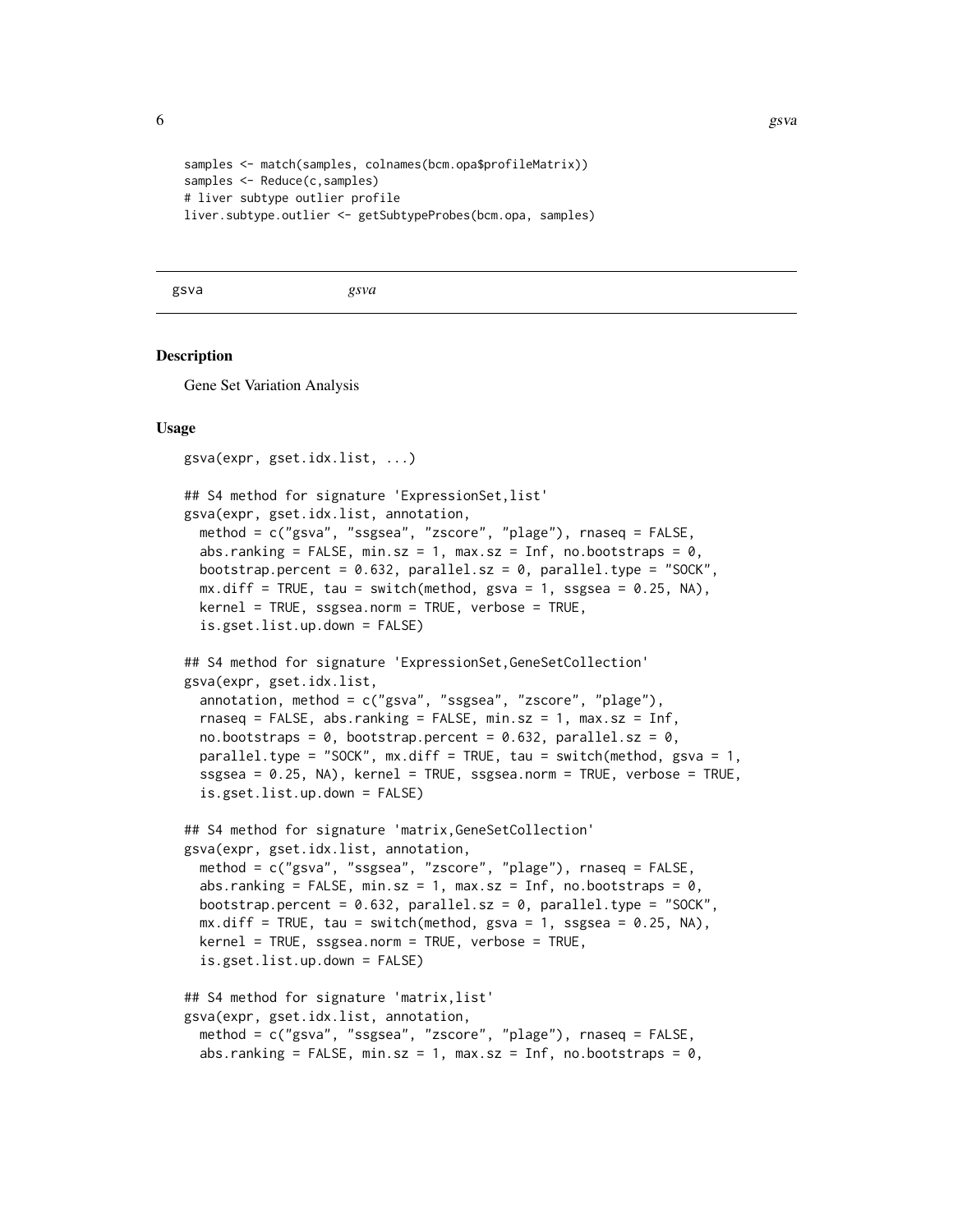```
bootstrap.percent = 0.632, parallel.sz = 0, parallel.type = "SOCK",
mx.diff = TRUE, tau = switch(method, gsva = 1, ssgsea = 0.25, NA),kernel = TRUE, ssgsea.norm = TRUE, verbose = TRUE,
is.gset.list.up.down = FALSE)
```
#### Arguments

| expr              | Gene expression data which can be given either as an ExpressionSet object or<br>as a matrix of expression values where rows correspond to genes and columns<br>correspond to samples.                                                                                                                                                                                                                                                                                                                                                                                                                                                                                                                          |
|-------------------|----------------------------------------------------------------------------------------------------------------------------------------------------------------------------------------------------------------------------------------------------------------------------------------------------------------------------------------------------------------------------------------------------------------------------------------------------------------------------------------------------------------------------------------------------------------------------------------------------------------------------------------------------------------------------------------------------------------|
| gset.idx.list     | Gene sets provided either as a list object or as a GeneSetCollection object.                                                                                                                                                                                                                                                                                                                                                                                                                                                                                                                                                                                                                                   |
|                   | other optional arguments.                                                                                                                                                                                                                                                                                                                                                                                                                                                                                                                                                                                                                                                                                      |
| annotation        | In the case of calling gsva() with expression data in a matrix and gene sets as<br>a GeneSetCollection object, the annotation argument can be used to supply<br>the name of the Bioconductor package that contains annotations for the class<br>of gene identifiers occurring in the row names of the expression data matrix.<br>By default gsva() will try to match the identifiers in expr to the identifiers in<br>gset.idx.list just as they are, unless the annotation argument is set.                                                                                                                                                                                                                   |
| method            | Method to employ in the estimation of gene-set enrichment scores per sam-<br>ple. By default this is set to gsva (Hanzelmann et al, 2013) and other options<br>are ssgsea (Barbie et al, 2009), zscore (Lee et al, 2008) or plage (Tomfohr<br>et al, 2005). The latter two standardize first expression profiles into z-scores<br>over the samples and, in the case of zscore, it combines them together as their<br>sum divided by the square-root of the size of the gene set, while in the case of<br>plage they are used to calculate the singular value decomposition (SVD) over<br>the genes in the gene set and use the coefficients of the first right-singular vector<br>as pathway activity profile. |
| rnaseq            | Flag to inform whether the input gene expression data comes from microarray<br>(rnaseq=FALSE, default) or RNA-Seq (rnaseq=TRUE) experiments.                                                                                                                                                                                                                                                                                                                                                                                                                                                                                                                                                                   |
| abs.ranking       | Flag to determine whether genes should be ranked according to their sign (abs.ranking=FALSE)<br>or by absolute value (abs.ranking=TRUE). In the latter, pathways with genes<br>enriched on either extreme (high or low) will be regarded as 'highly' activated.                                                                                                                                                                                                                                                                                                                                                                                                                                                |
| min.sz            | Minimum size of the resulting gene sets.                                                                                                                                                                                                                                                                                                                                                                                                                                                                                                                                                                                                                                                                       |
| $max$ .sz         | Maximum size of the resulting gene sets.                                                                                                                                                                                                                                                                                                                                                                                                                                                                                                                                                                                                                                                                       |
| no.bootstraps     | Number of bootstrap iterations to perform.                                                                                                                                                                                                                                                                                                                                                                                                                                                                                                                                                                                                                                                                     |
| bootstrap.percent |                                                                                                                                                                                                                                                                                                                                                                                                                                                                                                                                                                                                                                                                                                                |
|                   | .632 is the ideal percent samples bootstrapped.                                                                                                                                                                                                                                                                                                                                                                                                                                                                                                                                                                                                                                                                |
| parallel.sz       | Number of processors to use when doing the calculations in parallel. This re-<br>quires to previously load either the parallel or the snow library. If parallel is<br>loaded and this argument is left with its default value (parallel.sz=0) then it<br>will use all available core processors unless we set this argument with a smaller<br>number. If snow is loaded then we must set this argument to a positive inte-<br>ger number that specifies the number of processors to employ in the parallel<br>calculation.                                                                                                                                                                                     |
| parallel.type     | Type of cluster architecture when using snow.                                                                                                                                                                                                                                                                                                                                                                                                                                                                                                                                                                                                                                                                  |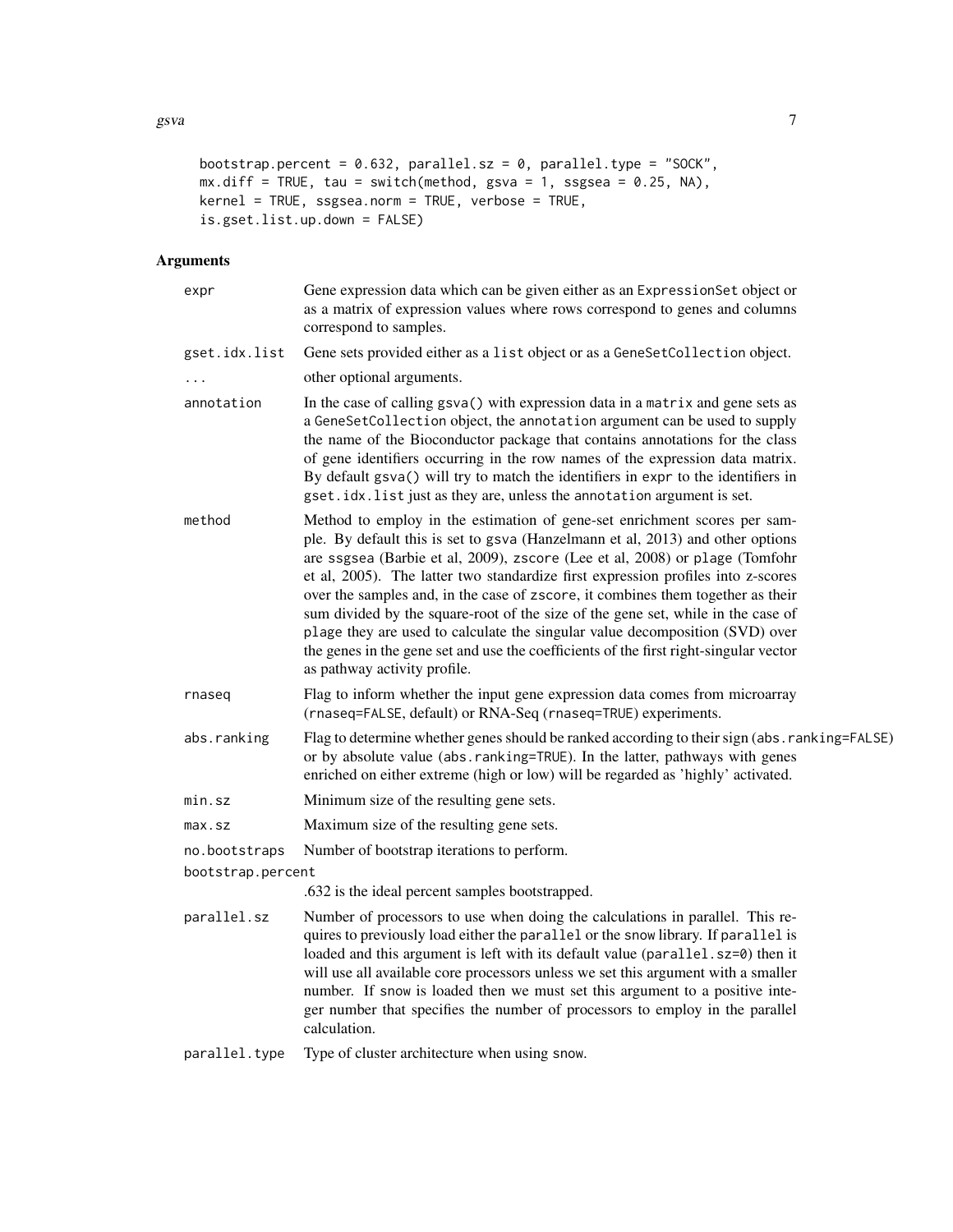| mx.diff              | Offers two approaches to calculate the enrichment statistic (ES) from the KS<br>random walk statistic. mx.diff=FALSE: ES is calculated as the maximum dis-<br>tance of the random walk from 0. mx.diff=TRUE (default): ES is calculated as<br>the magnitude difference between the largest positive and negative random walk<br>deviations.                  |  |  |  |  |  |  |  |
|----------------------|--------------------------------------------------------------------------------------------------------------------------------------------------------------------------------------------------------------------------------------------------------------------------------------------------------------------------------------------------------------|--|--|--|--|--|--|--|
| tau                  | Exponent defining the weight of the tail in the random walk performed by<br>both the gsva (Hanzelmann et al., 2013) and the ssgsea (Barbie et al., 2009)<br>methods. By default, this tau=1 when method="gsva" and tau=0.25 when<br>method="ssgsea" just as specified by Barbie et al. (2009) where this parameter<br>is called alpha.                       |  |  |  |  |  |  |  |
| kernel               | Logical, set to TRUE when the GSVA method employes a kernel non-parametric<br>estimation of the empirical cumulative distribution function (default) and FALSE<br>when this function is directly estimated from the observed data. This last op-<br>tion is justified in the limit of the size of the sample by the so-called Glivenko-<br>Cantelli theorem. |  |  |  |  |  |  |  |
| ssgsea.norm          | Logical, set to TRUE (default) with method="ssgsea" runs the SSGSEA method<br>from Barbie et al. (2009) normalizing the scores by the absolute difference<br>between the minimum and the maximum, as described in their paper. When<br>ssgsea.norm=FALSE this last normalization step is skipped.                                                            |  |  |  |  |  |  |  |
| verbose              | Gives information about each calculation step. Default: FALSE.                                                                                                                                                                                                                                                                                               |  |  |  |  |  |  |  |
| is.gset.list.up.down |                                                                                                                                                                                                                                                                                                                                                              |  |  |  |  |  |  |  |
|                      | logical. Is the gene list divided into up/down sublists? Please note that it is<br>important to name the up-regulated gene set list 'up', and the down-regulated<br>gene set list to 'down', if this argument is used (e.g gset = $list(up = up\_gset,$<br>$down = down\_gset)$                                                                              |  |  |  |  |  |  |  |
|                      |                                                                                                                                                                                                                                                                                                                                                              |  |  |  |  |  |  |  |

#### Value

returns gene set enrichment scores for each sample and gene set

#### Methods (by class)

- expr = ExpressionSet,gset.idx.list = list: Method for ExpressionSet and list
- expr = ExpressionSet,gset.idx.list = GeneSetCollection: Method for ExpressionSet and GeneSetCollection
- expr = matrix,gset.idx.list = GeneSetCollection: Method for matrix and GeneSetCollection
- expr = matrix,gset.idx.list = list: Method for matrix and list

#### See Also

Hanzelmann, S., Castelo, R., & Guinney, J. (2013). GSVA: gene set variation analysis for microarray and RNA-Seq data. BMC Bioinformatics, 14, 7. http://doi.org/10.1186/1471-2105-14-7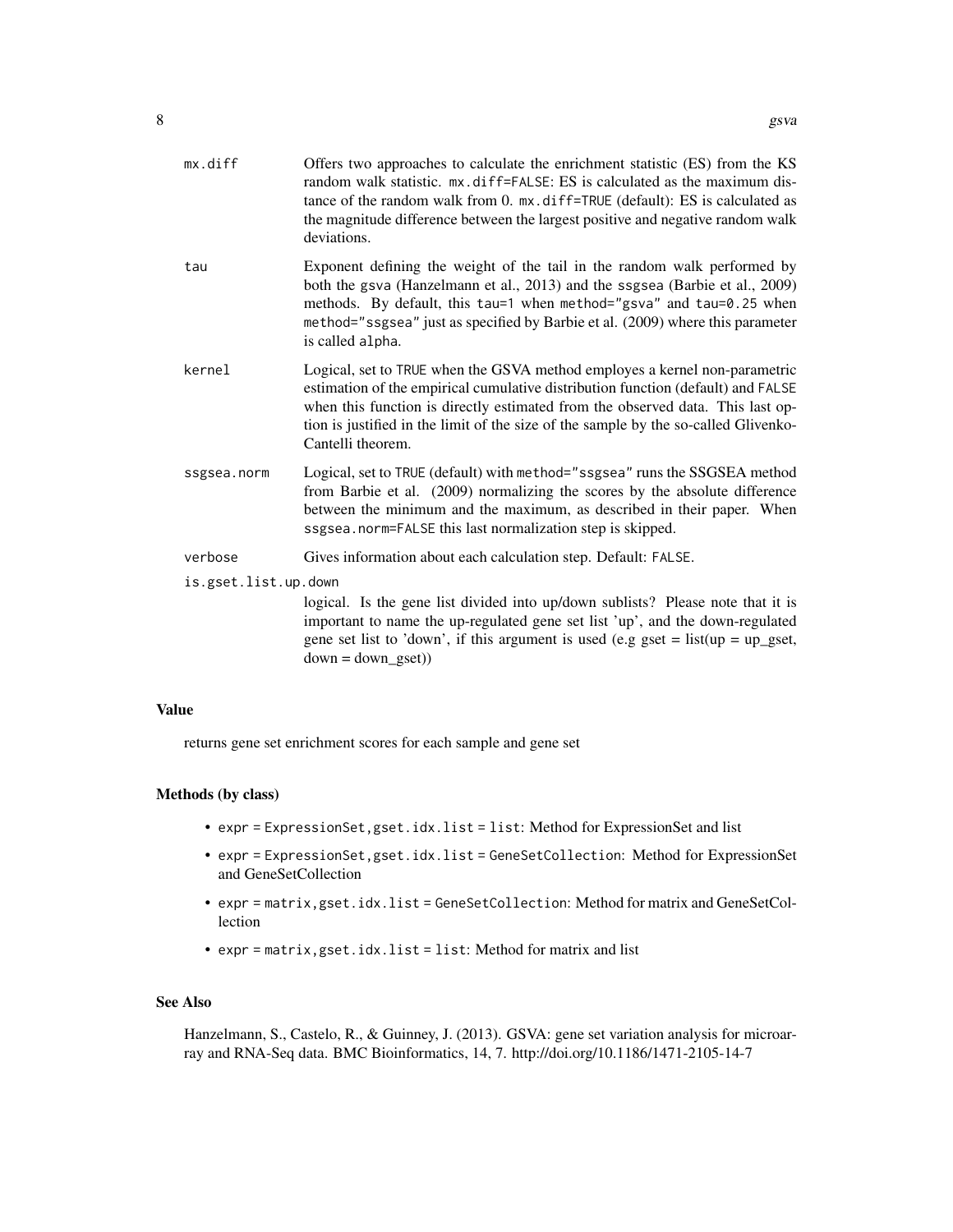#### <span id="page-8-0"></span>maupin 9

#### Examples

```
data("Maupin")
names(maupin)
geneSet<- maupin$sig$EntrezID #Symbol ##EntrezID # both up and down genes:
up_sig<- maupin$sig[maupin$sig$upDown == "up",]
d_sig<- maupin$sig[maupin$sig$upDown == "down",]
u_geneSet<- up_sig$EntrezID #Symbol # up_sig$Symbol ## EntrezID
d_geneSet<- d_sig$EntrezID
es.dif <- gsva(maupin$data, list(up = u_geneSet, down= d_geneSet), mx.diff=1,
   verbose=TRUE, abs.ranking=FALSE, is.gset.list.up.down=TRUE, parallel.sz = 1 )$es.obs
```
maupin *Maupin's TGFb data and a TGFb gene signature*

#### Description

A list consisting of two components: data: A matrix consisting of gene expression values on 3 control and 3 TGFb treated samples. sig: A TGFb gene signature. A dataframe containing a gene signature and information on whether genes in the signature are up or dow regulated.

#### Usage

data(Maupin)

#### Format

A list of two components:

```
M_Ctrl_R1 In data; Control Sample - Replicate 1
M_Ctrl_R2 In data; Control Sample - Replicate 2
M_Ctrl_R3 In data; Control Sample - Replicate 3
M_TGFb_R1 In data; Control Sample - Replicate 1
M_TGFb_R2 In data; Control Sample - Replicate 2
M_TGFb_R3 In data; Control Sample - Replicate 3
EntrezID In sig; The Entrez IDs
Symbol In sig; Gene symbols
upDown In sig; Direction of regulation e.g. up, down
```
#### Value

A list of 2

#### Source

<http://www.ncbi.nlm.nih.gov/geo/query/acc.cgi?acc=GSE23952>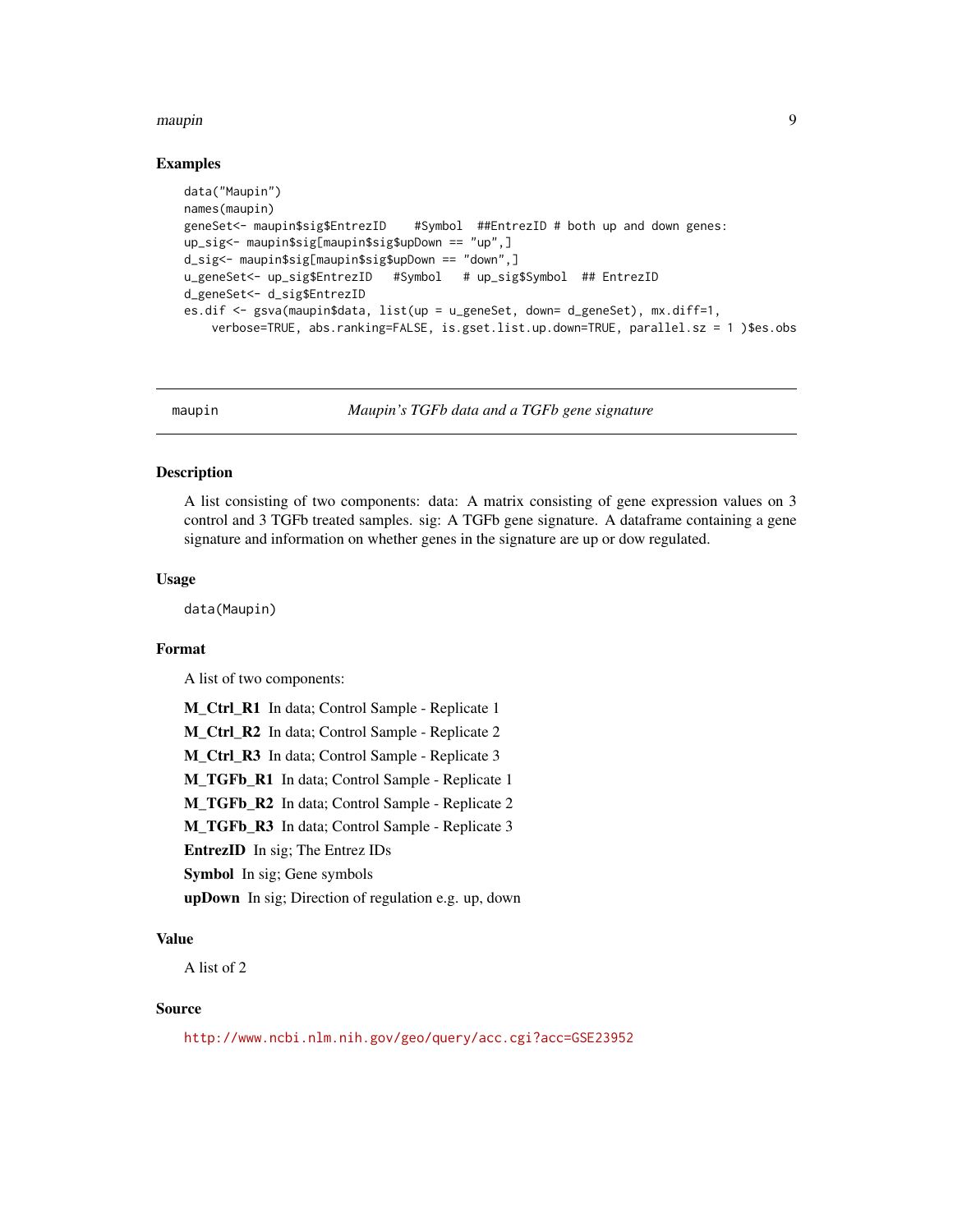#### Description

Returns a matrix with 0, -1 and 1 entries that describe outlier profiles in samples. The rows reperesent genes and the columns represent samples. -1 implies that the gene is a down-regulated outlier, 1 indicates an up-regulate outlier and 0 means that the gene is not an outlier in a sample.

#### Usage

```
opa(exprs.matrix, ...)
## S4 method for signature 'matrix'
opa(exprs.matrix, group, upper.quantile = <math>0.95</math>,lower.quantile = 0.05)
## S4 method for signature 'ExpressionSet'
opa(exprs.matrix, group, upper.quantile = <math>0.95</math>,lower.quantile = 0.05)
```
#### Arguments

| exprs.matrix | Gene expression data. Can be either a matrix or an object of type ExpressionSet.                                                           |
|--------------|--------------------------------------------------------------------------------------------------------------------------------------------|
| $\cdots$     | Numeric. To supply values for upper.quantile and lower.quantile arguments if<br>default values are going to be override.                   |
| group        | A vector of factors representing the groups to which each sample belong. This<br>can be either a vector of 0s and 1s, or normal and cases. |
|              | upper quantile Numeric. The cut-off for upper quantile when determining outliers. Default to<br>0.95                                       |
|              | lower quantile Numeric. The cut-off for lower quantile when determining outliers. Default to<br>0.05                                       |

#### Value

opa returns an object of type OPPARList. The outlier profiles are stored in profileMatrix and can be accessed using \$. It it also possible to retrieve parameters used to run the outlier profile analysis, such as upper.quantile, lower.quantile via the \$ operator.

#### Methods (by class)

- matrix: opa(exprs.matrix, group, lower.quantile =  $0.05$ , upper.quantile =  $0.95$ )
- ExpressionSet: opa(eset, group, lower.quantile =  $0.05$ , upper.quantile =  $0.95$ )

<span id="page-9-0"></span>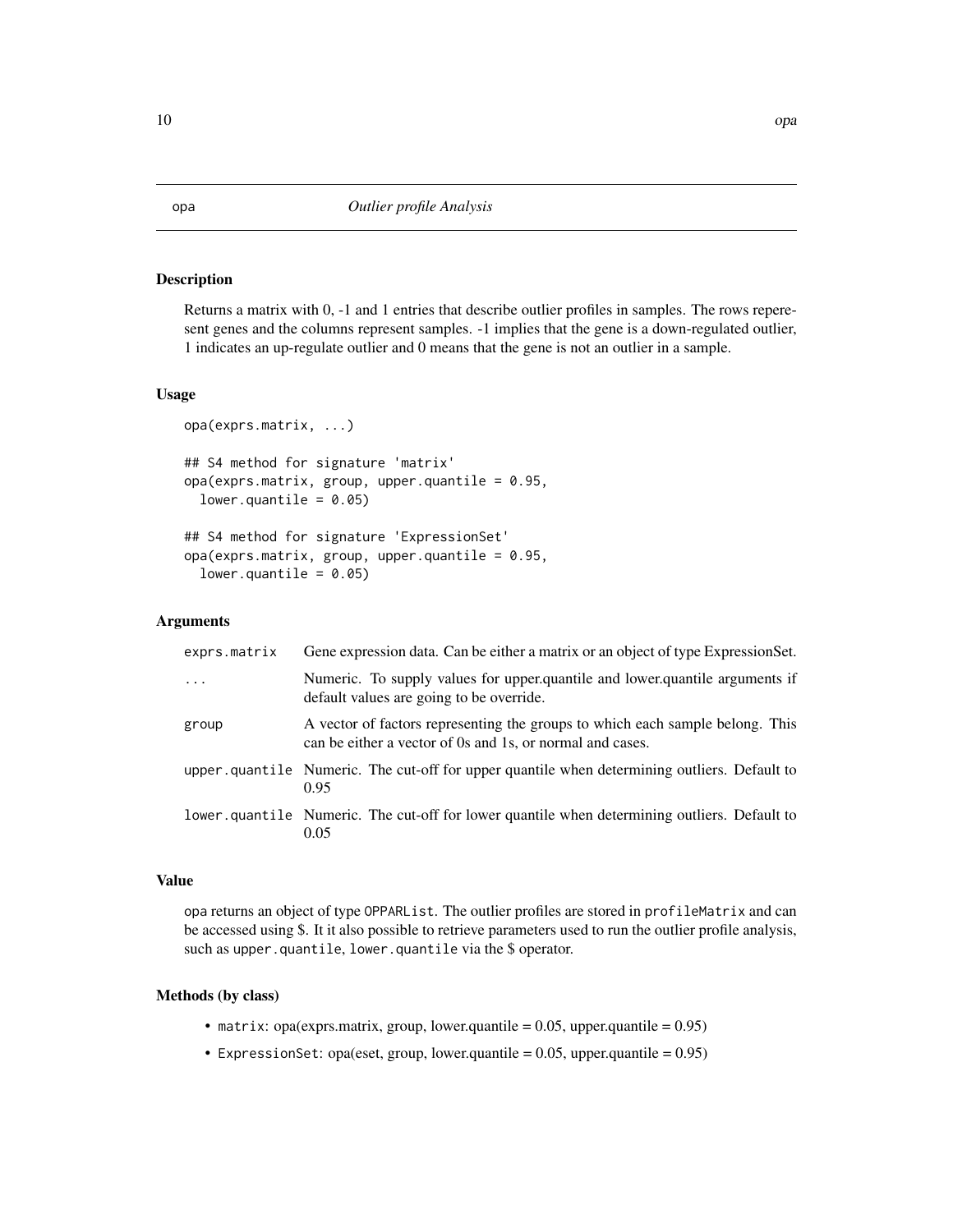#### <span id="page-10-0"></span>oppar to the contract of the contract of the contract of the contract of the contract of the contract of the contract of the contract of the contract of the contract of the contract of the contract of the contract of the c

#### See Also

Wang, C., Taciroglu, A., Maetschke, S. R., Nelson, C. C., Ragan, M. A., & Davis, M. J. (2012). mCOPA: analysis of heterogeneous features in cancer expression data. Journal of Clinical Bioinformatics, 2, 22. http://doi.org/10.1186/2043-9113-2-22

#### Examples

```
# loading bcm object from GSE46141 dataset
data(GSE46141)
library(Biobase)
# defining the group variable. local breast tumors are the controls
# and the rest of the samples are the diseased samples
group \leq sapply(pData(bcm)$source_name_ch1, function(x){ ifelse(x == "breast",0,1)})
group <- factor(group)
# running opa with default values (i.e upper.quantile = 0.95, lower.quantile = 0.05)
# the result is an object of type OPPARList
opa(bcm,group = group)
```
oppar *oppar: A package for outlier profile and pathway analysis.*

#### Description

The oppar package provides 3 main function for outlier profile analysis: opa, getSampleOutlier and getSubtypeProbes, and 1 function for pathway and gene set enrichment analysis, based on gsva function implemented in the GSVA package

#### opa

calculates the outlier profile matrix, using the method proposed in Wang et al. (2012) paper

#### getSampleOutlier

extracts outlier profile for individual samples

#### getSubtypeProbes

extracts outlier profile for a group of related samples, such as subtypes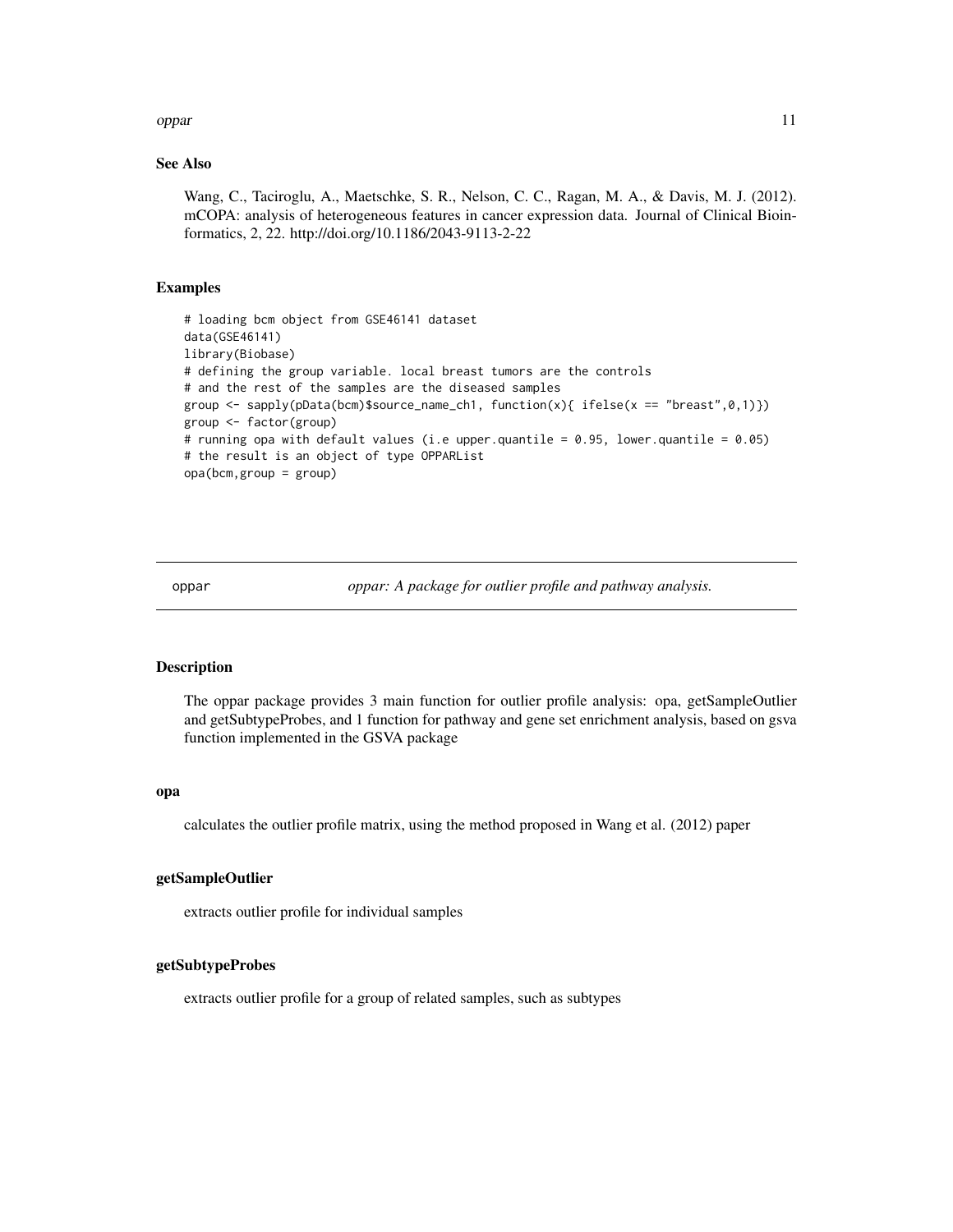<span id="page-11-0"></span>

#### Description

A S4 class for the output of OPPAR main function, opa.

#### Usage

```
## S4 method for signature 'OPPARList'
show(object)
```

```
## S4 method for signature 'OPPARList'
x$name
```
#### Arguments

| object | An object of type OPPARList |
|--------|-----------------------------|
| X      | Object of type OPPARList.   |
| name   | Name of the slot to access. |

#### Value

returns the number of outlier features detected, the number of samples retained, and the parameters used to run the opa function

extracts slots from an object of type OPPARList.

#### Methods (by generic)

- show: A show method for objects of class OPPARList
- \$: A method to extract slots in OPPARList

#### Slots

profileMatrix A matrix of 0, -1 and 1 representing outlier genes in samples upper.quantile Numeric. The upper quantile cut-off for detection of outliers lower.quantile Numeric. The lower quantile cut-off for detection of outliers group A factor vector representing the group to which each sample belong .Data matrix